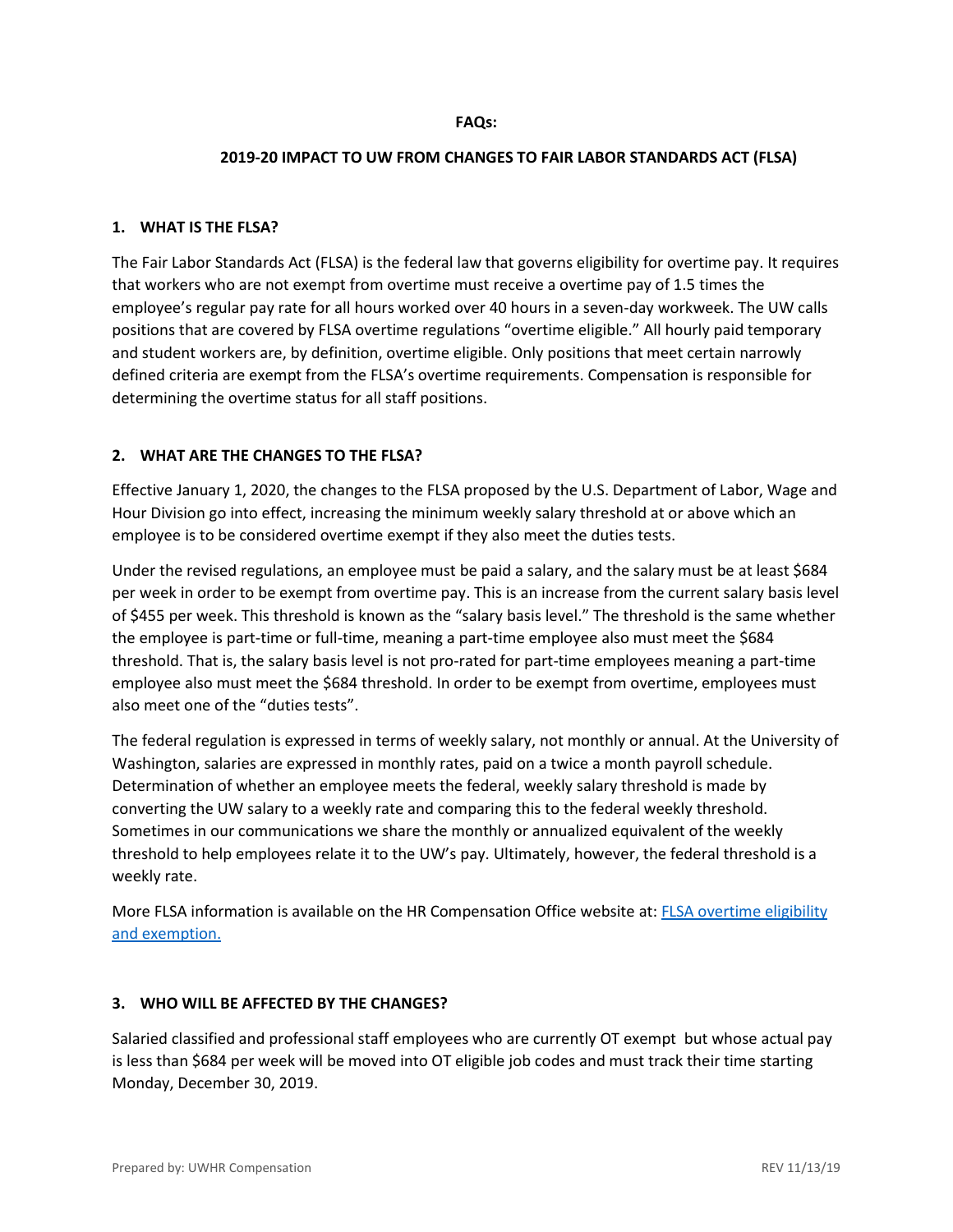## **4. WHERE CAN I FIND A CROSSWALK BETWEEN OT EXEMPT AND OT ELIGIBLE PROSTAFF AND CLASSIFIED STAFF JOB CODES?**

A walk across list of OT exempt job codes with their OT eligible job codes is available on the [HR](https://hr.uw.edu/comp/overtime-for-non-academic-staff/flsa-overtime-eligibility-and-exemption/)  [Compensation Office website](https://hr.uw.edu/comp/overtime-for-non-academic-staff/flsa-overtime-eligibility-and-exemption/) under the heading "Overtime exempt to overtime eligible pairs".

### **5. WHY ARE THE CHANGES EFFECTIVE ON DECEMBER 30 INSTEAD OF JANUARY 1?**

January 1 falls on a Wednesday, but the FLSA workweek starts on Monday, December 30. To accurately account for overtime in a workweek that includes the effective date of the law, the UW is implementing the change at the beginning of the workweek.

### **6. HOW WILL AFFECTED EMPLOYEES BE NOTIFIED OF THEIR OT STATUS CHANGE?**

The Compensation Office has provided a template letter to major organization budget administrators to send to affected employees and their immediate supervisors advising them of the change and the reason for the change.

# **7. WILL OT EXEMPT CLASSIFIED EMPLOYEES WHO BECOME OT ELIGIBLE BECAUSE THEIR STEP IS BELOW \$684/WEEK BE CHANGED TO AN OT EXEMPT CODE IF THEY INCREMENT TO A STEP THAT IS ABOVE \$684/WEEK?**

Yes, the Compensation office will regularly audit for this scenario and request movement back to OT exempt job codes when an employee increments to a step above the salary basis threshold. Part of this audit will include a check to insure that the duties still meet the duties tests.

#### **8. WILL THESE FLSA REVISIONS APPLY TO ACADEMIC STUDENT EMPLOYEES (ASEs)?**

Per guidance from the U.S. Department of Labor, these revisions do not apply to ASEs because of their educational relationship with the UW.

#### **9. WILL JOB CODES CHANGE AUTOMATICALLY FOR EMPLOYEES WHO BECOME OVERTIME ELIGIBLE?**

Yes, UWHR will partner with the ISC to enter the change in OT status in the Workday records of the impacted employees.

# **10. HOW SHOULD DEPARTMENTS PLAN TO HANDLE POSITIONS THAT ARE FULL-TIME MOST OF THE YEAR BUT REDUCE THEIR FTE DURING THE SUMMER?**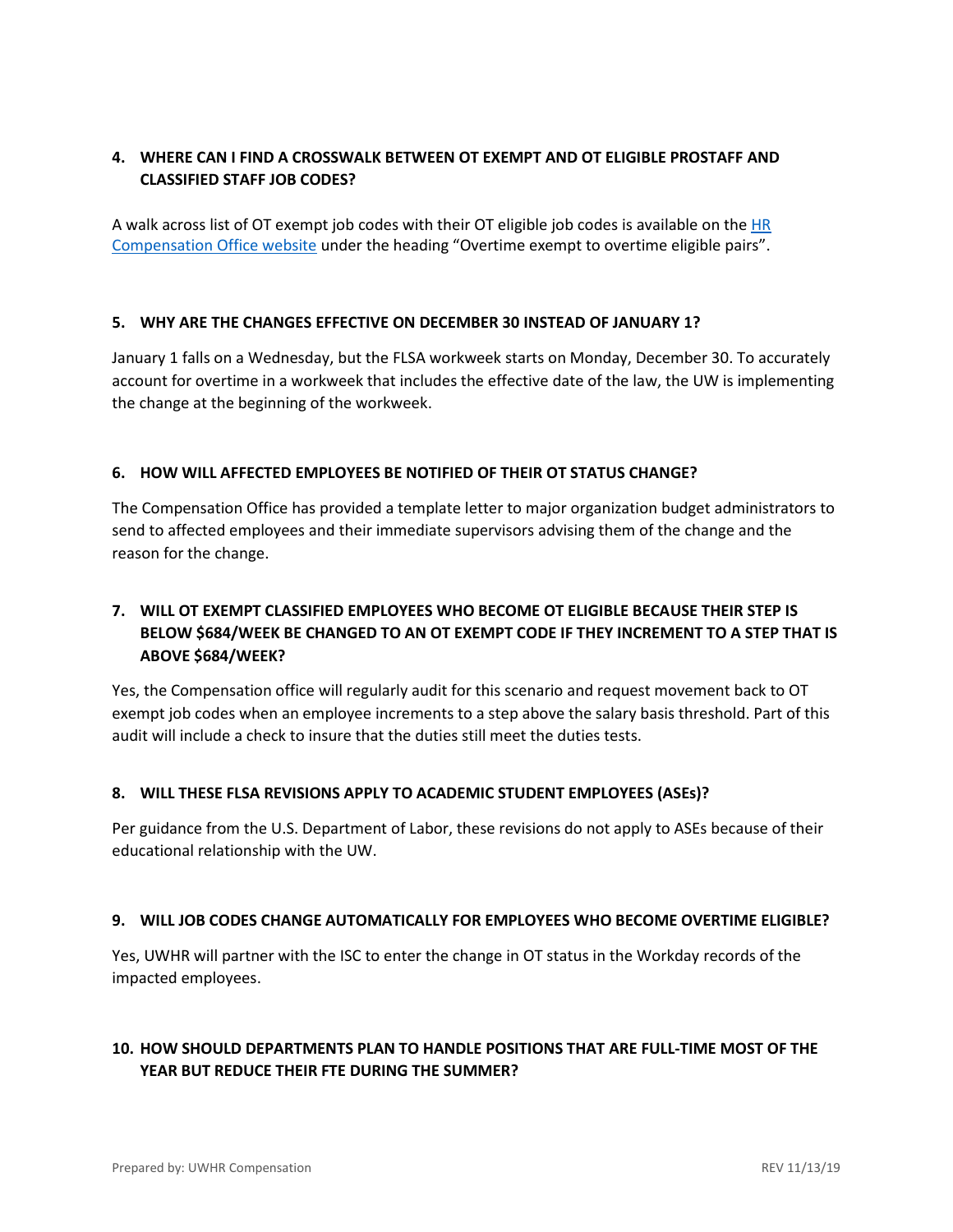If the plan is for the FTE to be reduced every summer, resulting in an actual salary that is below the salary basis threshold, the department will need to submit a position review, title change only, specifying that the duties have remained the same, but the FTE has been reduced, and the HR Compensation Office will submit an edit position request to the ISC to move the employee into an overtime eligible job code. While in the overtime eligible job code, the employee will need to track all hours worked in Workday time tracking (or KRONOS, if they are in the medical centers).

Similarly, when the department is ready for the employee's FTE to go back up, they need to submit a position review, title change only, specifying that the duties have remained the same, but the FTE has been increased, resulting in an actual salary at or above the salary basis threshold, and the HR Compensation Office will submit an edit position request to the ISC to move the employee back into an overtime exempt job code. Once that is completed the employee can stop tracking all hours worked.

# **11. DOES THE DEPARTMENT NEED TO HAVE COMPENSATION OFFICE APPROVAL TO INCREASE A PART-TIME PROSTAFF EMPLOYEE'S FTE TO MEET THE NEW SALARY BASIS?**

Not if they do it prior to January 1, 2020. If the duties remain the same and the only change is the % FTE, Compensation does not need to review the FTE change. However, **some major organizations may have additional requirements**. Check with your organization's leadership, if you have questions.

## **12. WHAT ACTIONS CAN A DEPARTMENT USE TO ENSURE A PROSTAFF EMPLOYEE DOES NOT BECOME OVERTIME ELIGIBLE DUE TO FALLING BELOW THE NEW SALARY BASIS LEVEL OF \$684 PER WEEK?**

There are two possibilities:

- 1. If the employee is less than 100% FTE, the department may opt to increase the % FTE to a combination of salary and FTE that results in an actual salary paid of at least \$684/week (\$2,964/month). This does not require HR Compensation Office approval, but the employee should, of course, be consulted. Some employees have personal reasons not to work full-time.
- 2. Initiate an in-grade for the reason of market/retention to increase weekly salary to at least \$684/week (\$2,964/month). This requires the office of the relevant Dean or Vice President, or their designee, as well as the approval of the HR Compensation Office.

### **13. IF A DEPARTMENT WANTS TO PROVIDE A SALARY INCREASE TO A PROSTAFF EMPLOYEE TO MAINTAIN THEIR FLSA EXEMPTION, WHAT PROCESS SHOULD BE USED?**

The department should follow the guidance on the HR Compensation Office website at: [Position and](https://hr.uw.edu/comp/professional-staff/position-and-salary-review/)  [salary review.](https://hr.uw.edu/comp/professional-staff/position-and-salary-review/)

## **14. WILL A PROSTAFF TEMPORARY PAY INCREASE (TPI) OR ADMINISTRATIVE SUPPLELENT (ADS) COUNT AS SALARY TOWARD THE \$684/WEEK SALARY BASIS LEVEL?**